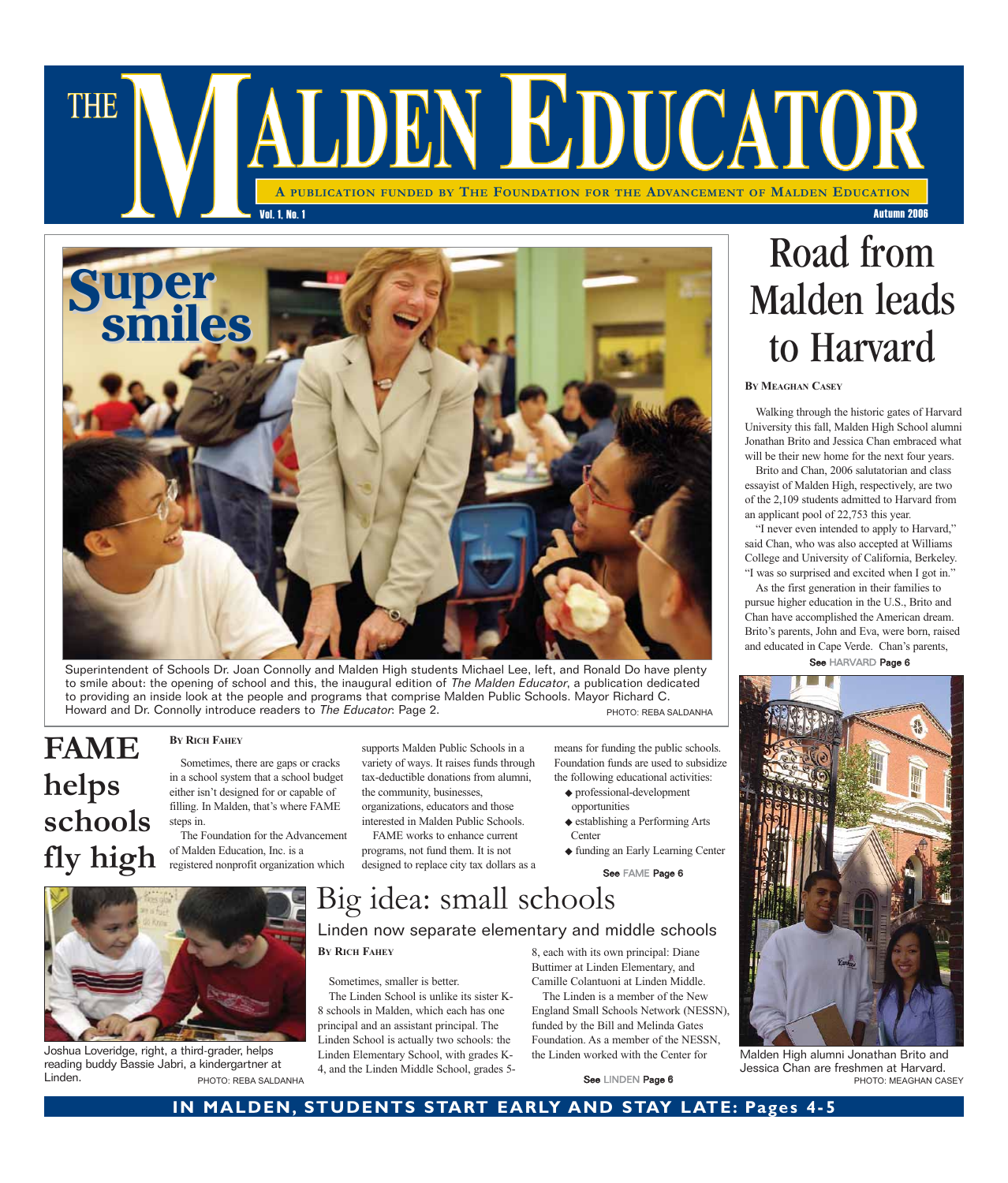On behalf of all Malden public officials, I am glad to take this opportunity to provide the Malden school community, present and past, with news of the great strides being made by Malden Public Schools. Over the past decade, officials from all levels of

# Schools benefit from 'unprecedented investment'



**RICHARD C. HOWARD**

government — federal, state and local — have joined together to make an unprecedented investment in our school system and other recreational facilities that support our

athletic programs in the schools. Five new K-8 elementary schools are framed by a model early learning center for 3- and 4-

#### **From the Mayor**

year-olds and the soon-to-be-renovated Malden High School.

State-of-the-art field space combined with cooperative efforts to bring ice skating and crew facilities to Malden round our effort to bring the best opportunities to our children both inside and outside the classrooms.

Simultaneous to our efforts to rebuild our facilities, administrators, principals, teachers and support staff have taken on the daily work of providing a nurturing and stimulating environment for more than 6,300 students and their programs. Beginning with the realignment of grade sequencing from the elementary-junior high school model to a more traditional K-8

alignment, Malden Public Schools has taken on a number of new initiatives to improve student performance.

Gifted-and-talented programs, language immersion, environmental themes, technologyenhanced learning and extended-day opportunities, along with partnerships with companies and colleges, are examples of curriculum changes that enhance students' learning experiences in our schools.

Most impressively, Malden High School, which in 2007 celebrates 150 years as an exemplary secondary public education institution, has successfully embarked upon a small-schools concept allowing its students to work closely with the same staff and administrators for the duration of their high-school careers.

To make sure our children receive every opportunity possible in the array of new facilities, the community has been successful in attracting grants and contributions to allow for enriching after-school, weekend and summer learning and recreational programs. All this is intended to assure Malden residents and others that we are driven to have our children achieve at high levels regardless of the standards of measurement standardized testing, lower dropout rate, college entrance or perhaps, more appropriately, happiness and fulfillment in life and career.

Please take a moment to review the exciting news in *The Malden Educator* and, if possible, find a way to help us continue our efforts to bring the best educational opportunities to our school children and their families. Thank you.

# Plenty of good news to go around in Malden schools



We welcomed all of our staff back to school on Aug. 28, and students started the next day. This was our first year starting a week before Labor Day and this will be our practice from now on.

We have approximately 75 new teachers and administrators. It is

**DR. JOAN CONNOLLY**

remarkable that many of our senior teachers have been in our system for more than 30 years. This is a tribute to their dedication to Malden students. I watched with great respect and admiration as each of them stood to be

### **From the Superintendent**

introduced to our school community. They are wonderful role models to our newest staff members.

We have a lot to be proud of and thankful for in Malden Public Schools. We have hardworking, highly professional staff members who have dedicated their teaching careers to our students. We have beautiful facilities in which to work. We are one of the communities whose Chapter 70 aid to public education increased significantly this year. We serve one of the most diverse groups of students in the state, who

represent the future of our society. We have elected officials in Malden who understand the hard work that we do and provide us with the resources we need.

Last year we introduced a Malden Parent/Guardian Commitment Compact. This is a contract that we are asking every child's parent or guardian to sign. It signals the important role people at home play in the education of the child. By signing the compact the parent or guardian agrees to contact the school with questions, read all school notices and attend as many meetings and events as possible, discuss what happened at

school each night, and be a true partner in the education of the child. In the Malden Public

**Malden welcomes five new administrators**

Schools we place a high value on the role of parents and hope that this contract will strengthen the bond between school and home.

We work with numerous partners who support our teachers in their ongoing training, including: Tufts University, Antioch College, Lesley University, Tri-Tech and Teachers 21. Staff members from these organizations understand the challenges of our work and work intensely with us in areas of staff development, coaching and planning.

We proceed in this school year with renewed enthusiasm, dedication and passion for teaching and learning.

### ALDEN E'DUCATOR

#### City of Malden Richard C. Howard, Mayor

Judi Bucci Peg Crowe Leonard Iovino Gregory Lucey Gladys Rivera Rogers Michael Schiess Donna Spinelli Steven Ultrino Malden School Committee Mayor Richard C. Howard, Chairma

Published by: Malden Public Schools

Dr. Joan Connolly, Superintendent Submit story ideas to: Janice Ronzio, Malden Public Schools 200 Pleasant St. Malden, MA 02148 Tel: (781) 397-7204 Fax: (781) 397-7276 jronzio@malden.mec.edu

#### Funded by: FAME

Foundation for the Advancement of Malden Education

> Produced by: GRANT COMMUNICATIONS **CONSULTING GROUP** Boston ◆ New York (781) 598-8200 gccg@grantgroup.com

#### **BY RICH FAHEY**

Meet the new members of the team. Superintendent of Schools Dr. Joan Connolly welcomed five new administrators, each with her special area of knowledge, this school year.

**Dr. Jo Sullivan,** is the new assistant curriculum for Grades K-12. Before that, she was in

A resident of Lynn, she is a graduate of Bishop Fenwick High in Peabody. She has a master's and doctorate from Boston University in African History. She has also taught at BU's African Studies Center.

**Kassabian** is the new assistant superintendent in charge of teacher quality and professional development. She holds a master's degree in education from Tufts University, where she also lectures part-time.

literacy and Title I, overseeing Title I programs in



Joining the leadership team in Malden this years were, from left, From left, Title I Director Dr. Margaret Adams, Assistant Superintendent Dr. Jo Sullivan, Forestdale School Principal Sally Orme, Assistant Superintendent Nancy Kassabian, and ELL/PIC Director Margaret Serpa.

four elementary schools and supporting initiatives in literacy at the K-8 level. Adams holds a doctoral degree in educational leadership, and two master's degrees in administration and special education.

**Sally R. Orme**, the new principal of the Forestdale School, has taught preschool in Guatemala, elementary science, bilingual kindergarten, and middle-school math. Orme has also been a VISTA volunteer, an early literacy specialist, and a trainer/consultant in conflict resolution and children's literature. For the past 10 years, she was at Cambridge's two-way immersion

school, Amigos. She has a master's in reading from Lesley College.

**Margaret Serpa** is director of the English Language Learners (ELL) program and the Parent Information Center. A native of the Azores island chain in Portugal, she came to the U.S. as a child and entered the Cambridge schools.

Serpa, an adjunct professor at Lesley College, has been working in education for more than 25 years as an administrator, teacher and social worker. She earned a master's degree from Boston State College.

superintendent for curriculum, instruction and assessment. She comes to Malden from Cambridge, where, for four years, she was executive director of Salem, including a stint as the principal of the Nathaniel Bowditch School.

Watertown native and Malden resident **Nancy**

**Dr. Margaret Adams** is the new director of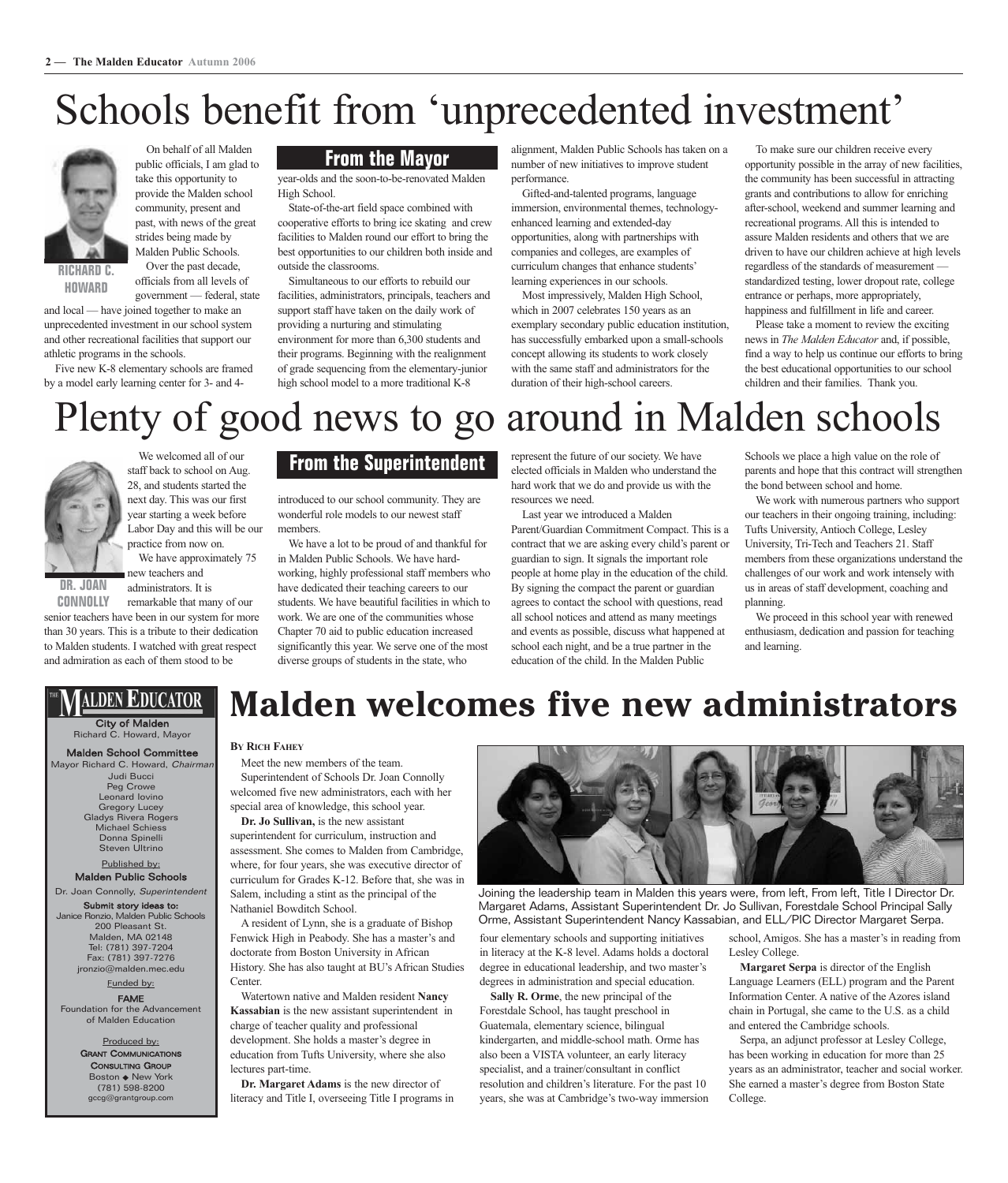# **Language is a two-way street at Forestdale**

#### **BY RICH FAHEY**

New Forestdale School Principal Sally Orme playfully touts one of the benefits of her school's two-way bilingual program, called Puentes (Bridges).

"Now you can talk to someone else without your parents knowing what you're talking about," said Orme.

Orme came to the Forestdale from the Amigos program in Cambridge, where she taught math in that school's twoway bilingual program.

> The Forestdale School's theme is international studies, and the Puentes program fits closely within that theme. Each class is self-contained, headed by a bilingual teacher, who conducts classes in math, social studies and science in Spanish, and reading and language arts in English.

"We wanted it to be as close to 50/50 as possible," said Orme.

Puentes is a program that demands some patience from all involved, she said. Early on, as students work to capture some of the nuances of their new language, bits of content can be lost. The reward comes later.

"Studies have shown they may run behind their peers for the first few years but by the fourth or fifth grades,

they have caught up or may go ahead," she said. "Parental support is a key," Orme added. "It may

take more work on their part in the early years." Meanwhile, the native English speakers are learning from the native Spanish

speakers, and vice versa. Because the English-speaking students are learning Spanish from native speakers, their accent is better. Their efforts are supported by a language laboratory. The goal of the program is to have



Carla Mejia, left, and Mercedes Trigueros work together during a bilingual class at Forestdale School under the watchful eyes of principal Sally Orme.

50 percent of the students who speak Spanish as their first language — better known as ELL, or English Language Learners — and 50 percent who speak English as their first language.

"Ideally, we'd like more native Spanish speakers," Orme said, adding the new program is distinct and very different from the old ESL educational model.

Approximately 25 percent of the school's 550 students are involved. Most enter in kindergarten, some in first grade. Transfers after that time will only be done if a student is already fluent in Spanish. Right now, the program covers K-6. Each year, it expands upward a grade.

A side benefit of the Puentes program is that students can take AP classes when they get to high school, receiving college credit as early as their sophomore or junior year. They can then go on to master another language in high school.

By proving their literacy in Spanish — the ability not only to speak a language, but read it and write — they may also be eligible to work part-time as a medical translator or in another job requiring bilingual skills.

Bilingual teacher Inmaculada Peters works with second-grade student Jacob Herre.

## Even Start gives immigrant families a fair chance

**BY AMANDA WEBER**

In Massachusetts, more than two million adults do not have functional English literacy skills or the basic abilities expected of a high school graduate.

Since September of 2002, Malden Public Schools has been doing its best to take care of this problem through the Ferryway School Family Literacy Even Start Program. With the support of Superintendent Dr. Joan Connolly, Ferryway School Principal Tom DeVito, and cocoordinator Patricia Fish, who has been running the initiative for the last five years, the program has been a success.

The Ferryway School program is just one of 22 federally-funded Even Start locations in Massachusetts offering comprehensive literacy support for families with children in the 0-7 age range. Programs provide integrated instructional services for families, where children and their parents learn together.

The Ferryway School program specifically focuses on five areas; teaching English to parents on three levels; parent education workshops geared towards teaching about the school and community; early childhood education which includes after-school literacybased enrichment programs for children; an interactive literacy component requiring parents and children to work together each week in various ways; and monthly home visits where program staff bring free literacy materials, leave a book each month and work with parents and children on crafts and other projects. Other services are also provided including providing warm clothing if there is a need, helping and connecting with higher education and job opportunities.

The program also sponsors author visits, school literacy nights, a pre-GED class and a computer class for adults. Eligible families include those with a child in K-3 grade at the Ferryway, and in 2004 the grant was extended to serve Beebe School's immigrant population as well. The program directly serves more than 30 families each year and many more in other capacities.

"I've been in the education business for 25 years, 20 of them in the Malden Public Schools, and Even Start is one of the most successful programs that I've seen," said Fish, who spent 16 years teaching fifth-grade in Malden. In 2002, she decided to take a break from her usual classroom instruction to focus her efforts exclusively on increasing literacy for families and children as the Even Start co-coordinator.

Fish says the program has been very successful as a result of staff support. "Dr. Connolly has been a supporter of the program since the beginning and certainly understands the importance of what we do," said Fish.

"Imagine that you are an immigrant and just



Beth Kershner, left, and Pat Fish are coordinators of the Even Start program.

learning the English language. You are trying to navigate the schools, job market, housing, insurance, phone conversations, getting a driver's license, etc.," said Fish. "We have had a few families that have come to us with a note with their name and address and then the words 'Can you help me?'"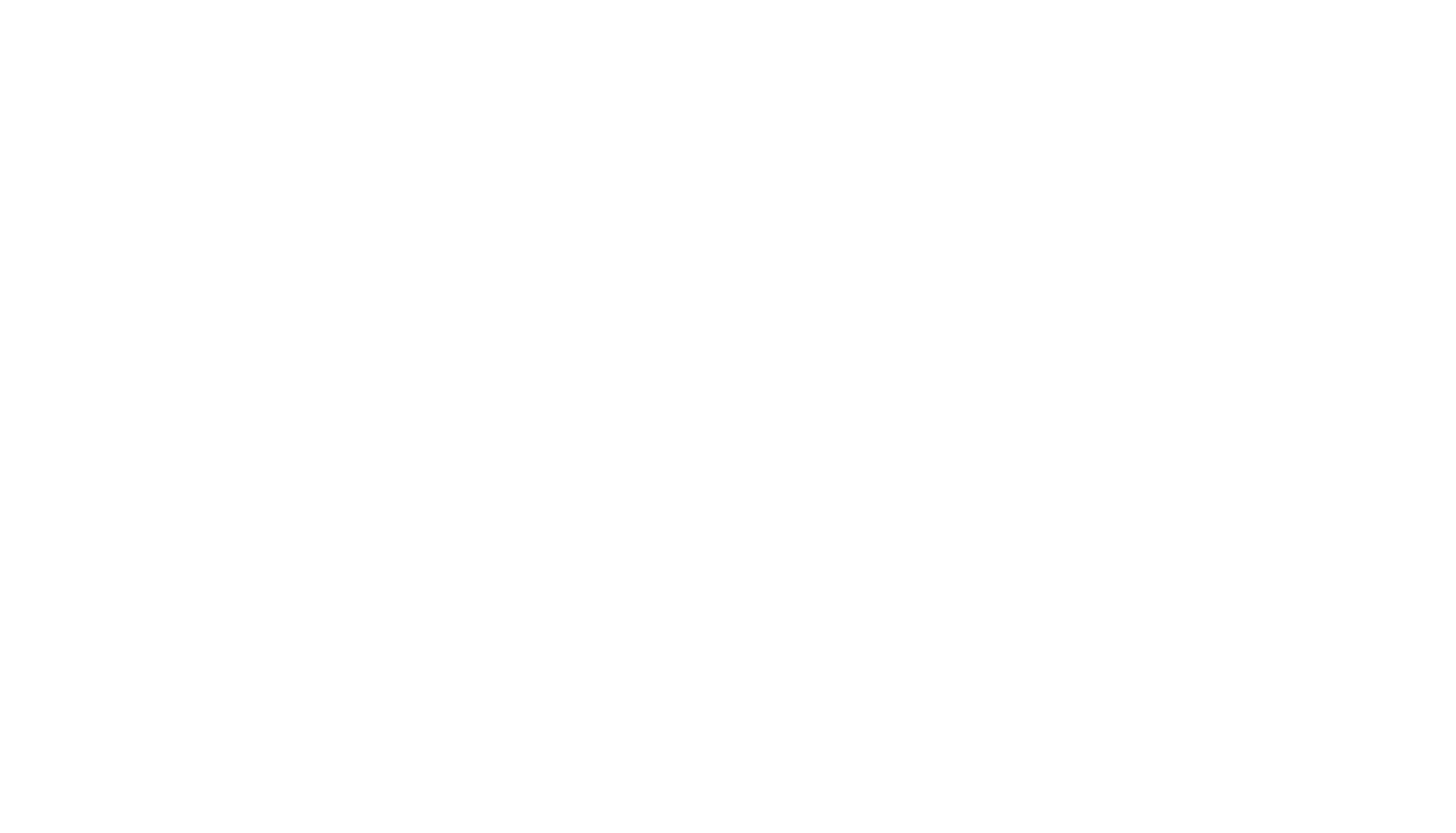### **High-powered visit**



Students at Malden High School were pleased to be visited by Superintendent Dr. Joan Connolly and Mayor Richard Howard.

## Road from MHS leads to Harvard

#### HARVARD from page 1

Michael and Lynn, grew up and attended school in China, and moved to Boston in the 1980s. Neither family would have expected to send their child to one of the nation's most prestigious universities.

"They're really proud of me," said Chan. "It's kind of like their dream come true."

Born in Boston and raised in Malden, Chan credits Malden Public Schools for her strong academic background. While at Malden High, Chan excelled in advanced placement (AP) offerings in U.S. History, European History, studio art, Spanish, statistics and calculus. She was a member of the Key Club, National Honor Society and Math Team and

volunteered at the high school's day care.

"Malden has the foundations for students to be able to go to a school like Harvard," said Chan. "Everything's there for you. You just have to take your own initiative and apply yourself."

Outside of Malden, Chan was involved with the Coalition for Asian Pacific American Youth. She also participated in Summer Search, a mentoring leadership program for students in Boston, New York City, Seattle and California. Through the program, Chan traveled to Hawaii for a wilderness leadership retreat and Costa Rica, where she lived with a local family and served residents of the rural villages.

Brito, who excelled on the track field as well as in the classroom, is now a member of Harvard's varsity winter and spring track teams. While in high school, he was also a member of the National Honor Society, Key Club, Math Team and Project 540 – a service project for the betterment of the school. He took advantage of AP European History, U.S. History, Spanish, physics and calculus courses. Also accepted at Brown University, Brito chose to attend Harvard because of its academic offering, location and track program.

"I'm looking forward to meeting new people, running track and figuring out my major," said Brito, who is considering pursuing economics and law.

#### **MALDEN DIRECTORY SCHOOL**

#### **Beebe School**

Susan Vatalaro, Principal 401 Pleasant St., Malden 02148 (781) 388-0617 (K-4) (781) 388-0622 (5-8)

#### **Early Childhood Learning Center**

Anne O'Connell-Hanifan, Director 257 Mountain Ave., Malden 02148 (781) 397-7246

#### **Ferryway School**

Thomas DeVito, Principal 150 Cross St., Malden 02148 (617) 635-8529

#### **Forestdale School**

Sally Orme, Principal 74 Sylvan St., Malden 02148 (781) 397-7326

#### **Linden School**

Diane Buttimer, Principal (K-4) Camille Colantuoni, Principal (5-8) 29 Wescott St., Malden 02148 (781) 397-7329 (K-4) (781) 397-7218 (5-8)

#### **Malden High School**

Dana F. Brown, Principal 77 Salem St., Malden 02148 (781) 397-7223

#### **Parent Information Center**

Malden High School - Room H102 77 Salem St., Malden 02148 (781) 397-1568/1569

#### **Salemwood School**

Ron Eckel, Principal 529 Salem St., Malden 02148 (781) 388-0642 (K-4) (781) 388-0646 (5-8)

## **Linden now separate elementary, middle schools**

#### LINDEN from page 1

Collaborative Education to provide professional development for the staff that would benefit the students.

According to the center's Web site, the mission of the CCE Small Schools Network is to demonstrate the power of small schools in successfully educating an increasingly diverse student population and preparing them for productive future lives in a democratic world.

The network seeks to transform the face of public education by focusing on creating small schools which embrace the values of democracy, equity, and personalization.

Small Schools developed out of a fairly simple concept, that is, schools should be places where each child is known, visible, and valued by at least one caring adult who takes responsibility and accepts

accountability for his or her learning. Small Schools is an attempt to address systemic ineffectiveness through starting up new, freestanding small schools and by redesigning and transforming large public schools. Linden School staff, for example, have been trained in the Critical Friends Group methods and staff members received additional training to become CFG coaches. They meet monthly under the direction of CFG coaches to help each other improve student achievement through the examination of student work and

teacher practices.

As part of the grant given to the Linden, it was decided to have the benefit of two principals, and everyone, especially the two principals, seems happy with that.

Colantuoni is a veteran administrator in her 21st year as a principal, while Buttimer is also a veteran educator, but in only her second year as a principal. Both have more than 30 years in the Malden schools and have known each other for a long time.

Buttimer, who was an assistant principal at the Salemwood School before coming to the Linden in September of 2005, said the two work as a team.

"We share the same philosophies and that helps," she said.

One of the goals both Colantuoni and Buttimer share for their schools is improving communication with parents and increasing their involvement in the schools.

One of the concerns that parents had when Malden moved to the K-8 configuration was that middle school students should not be interacting with much younger students.

At the Linden, the younger and older students don't interact, except for a little overlap in the lunchroom. But having both principals around means that students leaving Grade 4 for the middle school already know and are comfortable with Colantuoni. "It makes for a smoother

transition," she said.



From left, Robert McCarthy, director of career and business at Malden High, Paula Neville of FAME, students Carmen Onate, Kiara Munir, and Grace Deandrde, Cynthia Poor, director of Humanities for MHS and librarian Lucia Musilli.

## **FAME helps schools fly high**

#### FAME from page 1

- ◆ continuing a wide array of before and after-school initiatives
- ◆ enhancing technology throughout the system
- ◆ enhancing school programs and libraries
- ◆ providing grants to classroom teachers
- ◆ supporting the renovation of Malden High School's Jenkins Auditorium

FAME is independent of the school system, with its own board of directors. Members include Mayor Richard C. Howard; Superintendent of Schools Dr. Joan Connolly; Gerard Ruane of the Malden Education Association; Arthur and Barbara Kahn; Michael Goldman; Deborah A. Burke, marketing communications director for the City of Malden and the Malden Redevelopment Authority;

Michael Byrne; Malden High Principal Dana Brown; Diane Lind; Cindy Luu; and Norman Silverman.

FAME was incorporated in October, 2003, and to date has raised more than \$162,000. Funding has been used to: provide SAT-preparation courses at Malden High; purchase technology for the math department; fund coaching positions for the MHS crew team; provide biotechnological resources for Malden High; and provide resources to many classrooms through the Adopt-a-Classroom program.

FAME is actively seeking support to help make a difference for Malden students.

You can reach FAME in variety of ways. Call 1-877-324-FAME, e-mail , or write FAME Inc., P.O. Box 249, Malden MA 02148. For more information, go to www.maldenfame.org.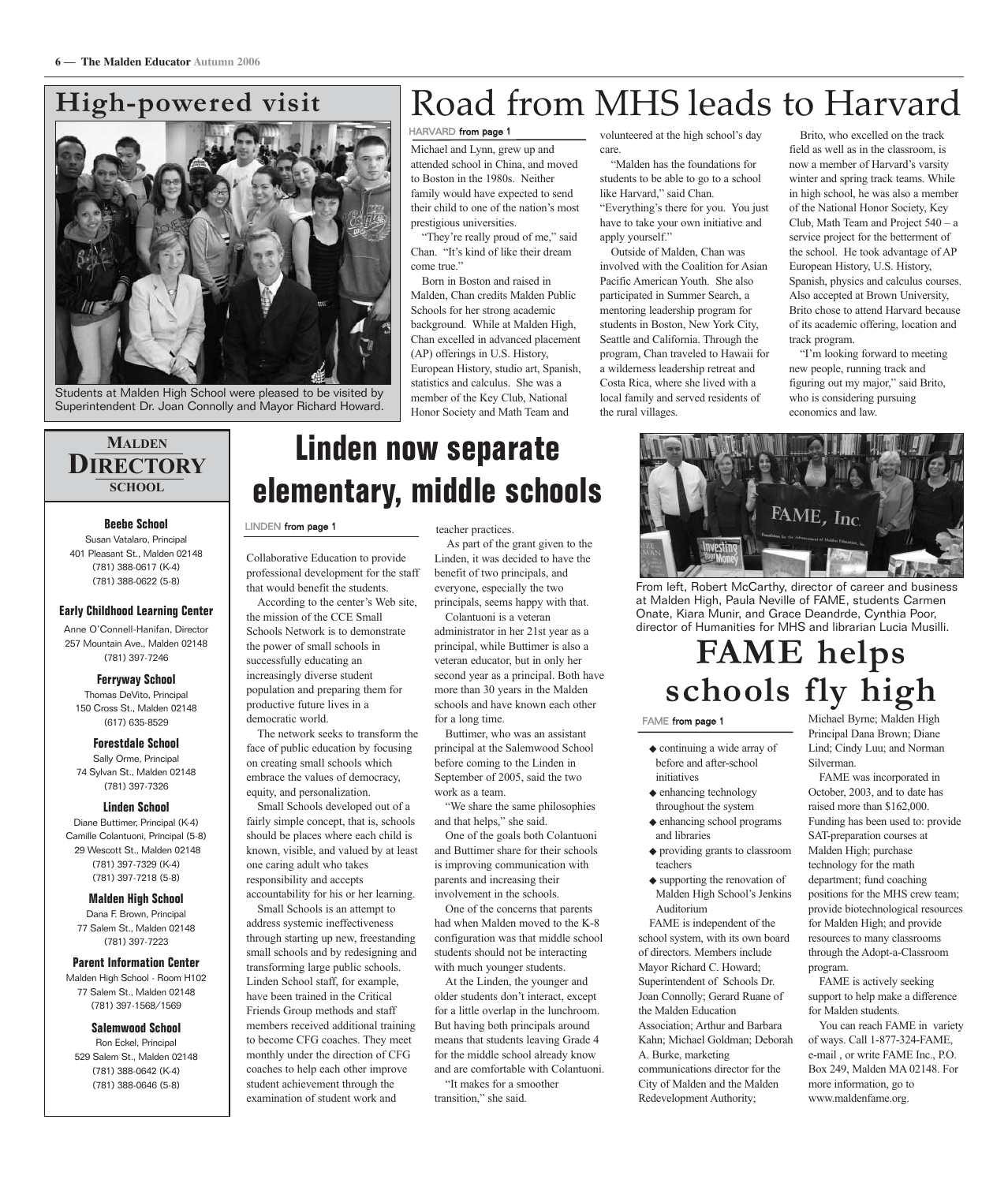# **Teaching teachers**

### Malden schools welcome 60 new educators

#### **BY RICH FAHEY**

There are 60 teachers new to the Malden schools this year. And even after 25 years, Nancy Kassabian, Malden's newly-appointed assistant superintendent for teacher quality and professional development, knows how they feel.

That's why Kassabian teaches the teachers, with a course for first-year Malden instructors.

The course is a requirement for school districts, but Kassabian said Malden moves beyond what's required and goes the extra mile to support its new teachers.

"The most important thing any district can do is find good teachers and keep them here," said Kassabian. "You have to pay them well and they need to feel supported by their colleagues, administrators and the central office. You need to give them the resources to be successful."

Each new teacher has a mentor in his or her building. For the first few months, many of the questions are operational. "Where is this? Where is that?"

The new teachers learn about their responsibilities to their students, the curriculum and its requirements, how to deliver that curriculum, and teaching strategies. One of the features of the course for new teachers is a simple bus tour of the city, to get new teachers acquainted with their surroundings and where, for example, the stores selling school and office supplies are located.

Kassabian meets with the teachers for three hours each month on a different subject. Some of the topics



Nancy Kassabian, above, teaches new teachers, including Greg Hurley, below.



include: how to communicate with parents; contractual and legal issues; how to make sure the needs of each student are met; preparing for assessment tests; how to talk to students and student management (i.e. discipline).

Kassabian is a Watertown native who earned her undergraduate degree from Simmons College and her master's degree in education from Tufts. She teaches at Tufts part-time.

Some of the new teachers have come from the Tufts graduate program, and interned in the Malden schools as part of that process.

For Greg Hurley, a new social sciences teacher at Malden High, the mentoring and advice he has received from his "amazing colleagues" has allowed him to get off to a strong start. Although he grew up not far from the city, he said he wasn't sure what to expect when he first came to the system as an intern. He said he has found students

"I am extremely happy with my career in Malden, and that is due entirely to the people here, both staff and students, who are everyday helping me grow into a better teacher and a better person."

Kassabian said she tries to walk that fine line and letting them be themselves. "We don't want to creativeness," said Kassabian. "But we all have the

## **Classroom veterans go the extra mile**

Principals were asked to describe a teacher who "goes the extra mile" and makes their school a better place to be.

**Cathy MacDonald** is a grade 1 teacher at the Salemwood School. "She's enthusiastic about teaching, her students, her classroom, and life in general," said Salemwood Principal Ron Eckel.

**Janet McKeone** is a grade 5 science and reading teacher and a 29-year veteran of the Beebe School. "She has been my mentor since the start of my teaching career," said Beebe Principal Susan Vatalaro. She is the facilitator for the school's Saugus Iron Works project.

**Margaret Briatico** has been a grade 5 teacher at the Ferryway School for the past 25 years. "She is very patient, able to work with all kinds of kids and get the best out of them," said Ferryway Principal Thomas DeVito.

**Theresa Ryan**, a special-education teacher at the Linden School, began her career in Malden 28 years ago. Her work has varied from teaching preschool to teaching students with serious delays in their cognitive ability.

**Alexis Peavey** of the Early Childhood Learning Center is a gifted early-childhood teacher who has been teaching preschool children for 23 years.

**Lauren Walsh** is the seventh-grade English Language Arts teacher at the Linden Middle School. Over the past 10 years, she has taught special education, social studies, and ELA.

**Christine Nagle** has been teaching mathematics at Malden High School since 1974. For the past two school years, she has held the position of teacher-leader, supporting and mentoring the new math teachers at Malden High in the areas of curriculum and instruction. After 30-plus years in the classroom, she is able to dispense sound advice in a professional and calm manner.

**George Lyons**, one of two school adjustment counselors at Malden High School, is never too busy to meet with a student, talk with teachers or help students deal with a crisis. Among his many accomplishments, he helped to establish the Transition Program as well as Operation Success and Operation Connect.

Another veteran teacher who has made a difference is special education teacher **Ronald Janowicz**, who was hired in 1982 to work in the newly developed Transition program and is still there. This program was formed to help students move from the alternative school back to the high school. It continues to act as a transition program, and also assists students who have had psychiatric hospitalizations return to MHS.

## **What's zoo at Beebe? Environmental studies**

#### **BY RICH FAHEY**

Everybody loves to go to the zoo. For several years, the zoo has been coming to students at the Beebe School.

Well, not the entire zoo. But the school's relationship with Zoo New England, and particularly education coordinator Kim Kezar, has strongly enhanced the school's theme of health and environmental science.

A series of grants has allowed the Beebe School, one of five new Malden schools built in 1999, and Zoo New England's Stoneham Zoo to work together in many ways, benefiting both the students and the community at large.

A former teacher at the school, Robin Jorgensen, who was the school's first theme coordinator, found out about the Antioch New England Institute, which was offering an innovative "co-seed" program for schools such as the Beebe with an environmental theme.

She applied and won a three-year grant, and then approached the Stone Zoo's Education Department about working together. Kezar, whose background was in animal care, was hired, beginning a relationship that has lasted until the present.

When the Antioch grant ran out, a Comprehensive School Reform Grant helped



Students at the Beebe School are in touch with nature.

fund the position. Kezar works with the Beebe School staff coordinating projects that have to do with the school's rotating themes.

This year's theme is "Malden: Our History, Our Environment, Our Health." Next year's theme is "How do your actions affect community health, your own health, and environmental health?"

Kezar works with staff and students on two kinds of projects: community pieces and service pieces. She does something with every grade.

"The teachers can use me as a resource to

develop curricula for their classroom," said Kezar. "We try and make the zoo an extension of the classroom."

Unfortunately, as grants have fallen by the wayside, Kezar's role at the school has decreased. The once full-time job decreased to half-time before funding ran out, but Beebe School Principal Susan Vatalaro has still managed to keep Kezar in the budget, if only for 2½ days a month.

who are ready to learn.

between showing the new teachers the right way change their core values, their personalities and same goals for teaching and student achievement."